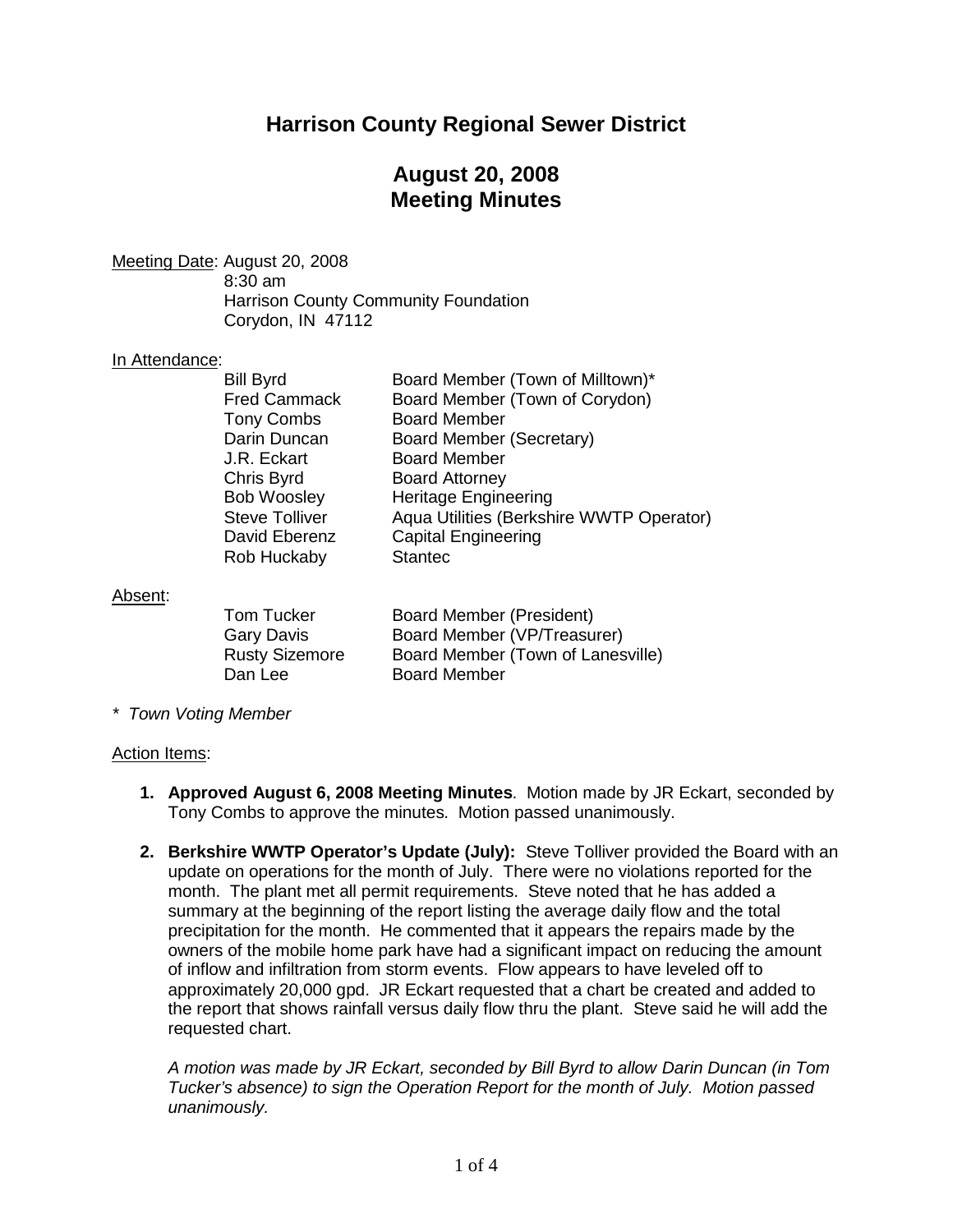- **3. Assessment Policy:** Bob Woosley asked that all Board members please provide any final comments on the policy no later than Friday of this week. The subcommittee will meet next week to finalize the policy and will present to the Board at the next meeting a recommended policy. Members present at the meeting discussed their concern over splitting up the project costs based on parcel size. Many felt dividing up costs based equally amongst all properties served would be the preferred method. Bob asked that all members please send their thoughts/concerns regarding this and other items to him no later than Friday.
- **4. Treasurer's Report (July):** The July Treasurer's Report was tabled until the next meeting.
- **5. Attorney Information:** Chris Byrd provide the Board with the following updates:
	- Executive Session: Provided a handout explaining when holding an executive session is allowable by Indiana Code.
	- Updated the Board that he has met with John Colin (County Commissioner's Attorney) and they are working together to draft language to allow the existing agreements in place with the Towns to be transferred to the District.
- **6. Stormwater Section 319 Grant Application:** Rob Huckaby presented to the Board the Section 319 Grant Application that requires Board approval and signature for submittal. Grant application deadline is September 1, 2008. A copy of the draft grant application is made a part of these minutes as an attachment (**Attachment "A"**). Grant requires a 40% match (cash or in kind services equivalent). Rob explained that signed application does not commit the District to funding the 40% match at this time. A decision on funding can be made at a later date when it is determined if the District is successful in acquiring the grant. JR stated that he felt the District should also approach the Harrison County Community Foundation to fund part of this program. Darin Duncan commented that this is the first time the Board member's have been given the application to review and they needed time to review and provide proper comments before granting approval to sign. Other comments included revising the language in the document to cover all schools (including elementary). It was agreed that all Board members shall provide comments to Rob Huckaby within seven (7) days to allow time for submittal of the application.

*A motion was made by Tony Combs, seconded by JR Eckart to allow an Officer of the Board authority to sign the Application pending revisions made as a result of Board Member comments and any revisions requested by the Board's Attorney. Motion passed 3-0 with Bill Byrd abstaining.* 

**7. Berkshire Pointe WWTP – Analysis of Existing Equipment at Adams Pointe** 

**(facility in Kentucky):** Bob Woosley provided an overview of the site visit made to SSK's Adams Pointe Mobile Home Park in Kentucky. The site visit was made to review the existing WWTP that SSK is offering to give to the District at no charge. SSK will delivered all tanks and equipment to the Berkshire WWTP site at no charge. Those who attended the site visit included: Darin Duncan, Gary Davis, and Steve Tolliver. The Adams Pointe WWTP consisted of five (5) individual plants tied together on one site. The plants included: three (3) 10,000 gpd, one (1) 8,000 gpd, and two (2) 25,000-30,000 gpd WWTP's for a total capacity of 90,000 gpd. The condition of all tanks was in very good condition. Steve felt that the District could utilize all tanks in some fashion and that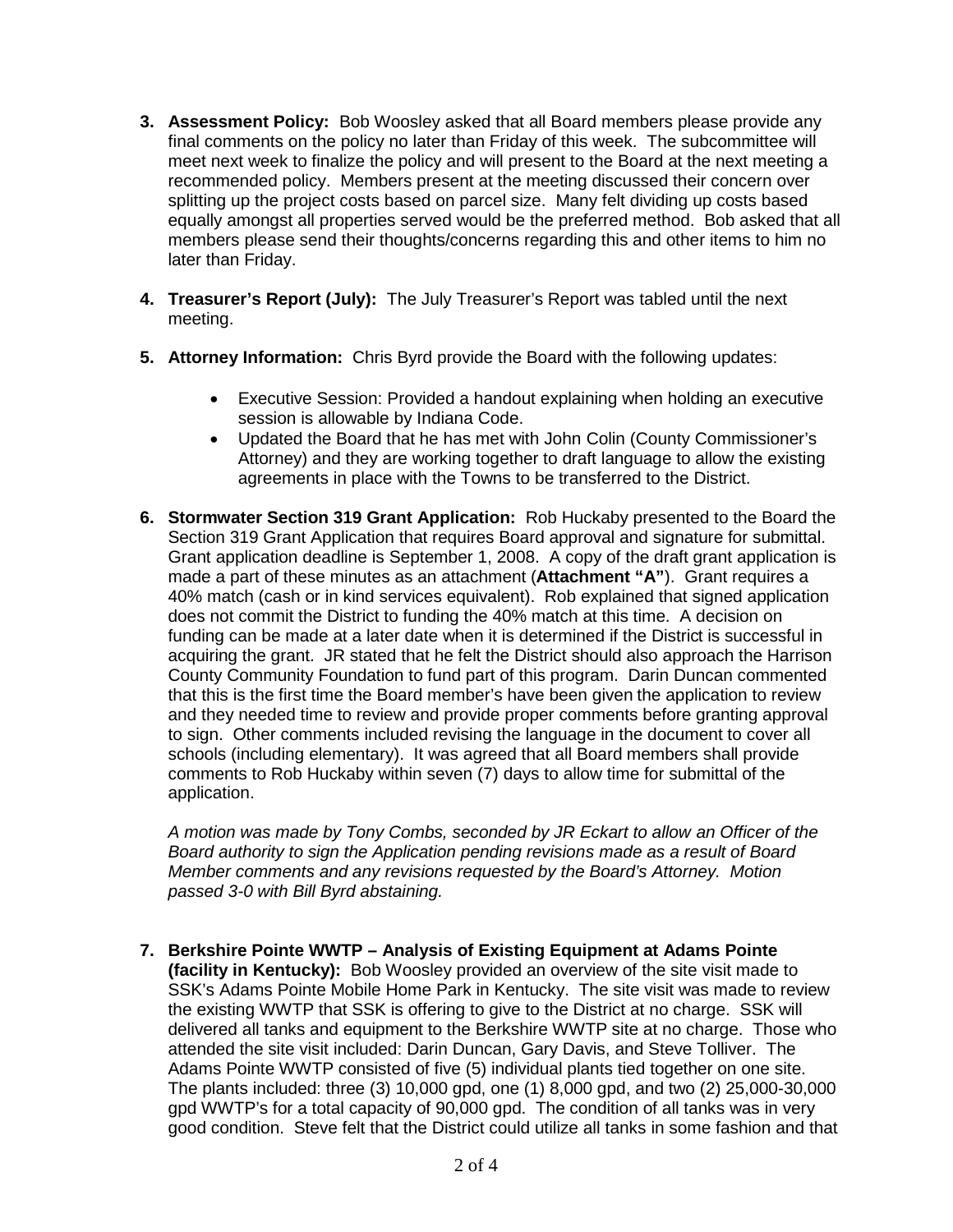there was a "value" to the District in obtained these tanks from SSK. Steve estimated the value to purchase these tanks new to be between \$300-400,000. The subcommittee requested that Steve provide an analysis of the tanks and determine the feasibility of utilizing these tanks at Berkshire. David Eberenz prepared the requested analysis for Mr. Tolliver. The analysis prepared looked at various scenarios: from simply modifying one of the 10,000 gpd tanks into a surge tank to installing numerous tanks to increase capacity at the existing plant from 30,000 gpd to 90,000 gpd. Mr. Eberenz's cost analysis is included as an attachment to these minutes (**Attachment "B"**).

The immediate needs of the District are the installation of a surge tank to comply with IDEM's current Agreed Order at the plant. The question was asked if IDEM might allow the District out of installing the surge tank. Steve Tolliver responded that he has had discussions with IDEM and they will not allow the District out of installing the surge tank. Steve and David both agreed that in their opinion the District should install the surge tank regardless of the Agreed Order. They feel the tank will improve the overall operations and efficiency of the plant. David gave a thorough explaination of how to best utilize one of the 10,000 gallon tanks as a surge tank. Modifications would be required to convert the tank but in his opinion the cost savings to the District would be approximately \$30,000 over installing a new surge tank. David said to keep in mind that used tanks aren't readily available and the likelihood of finding a suitable used tank isn't high. In his opinion the tanks being offered will adequately serve the needs of the District for a surge tank.

Mr. Eberenz further explained to the District how the remaining tankage could be utilized by the District if future expansion of the plant were necessary. Again, in his opinion the tanks being offered to the District could be utilized for this application.

A lengthy discussion was held regarding the future expansion of the facility along with the idea that perhaps the District should consider using the plants elsewhere in the County when such a need arises.

It was determined that the subcommittee would meet to discuss the analysis presented and would report back to the District their recommendation for moving forward.

#### Next Meeting:

- 1. Wednesday August 20, 2008 at 8:30 am @ Harrison County Community Foundation Building.
- 2. Agenda Items:
	- Approval of August 20, 2008 meeting minutes
	- Assessment Policy Procedures: Subcommittee Report
	- Berkshire WWTP Subcommittee Report
	- Other Items

Minutes prepared by: Heritage Engineering

# **End of Minutes**